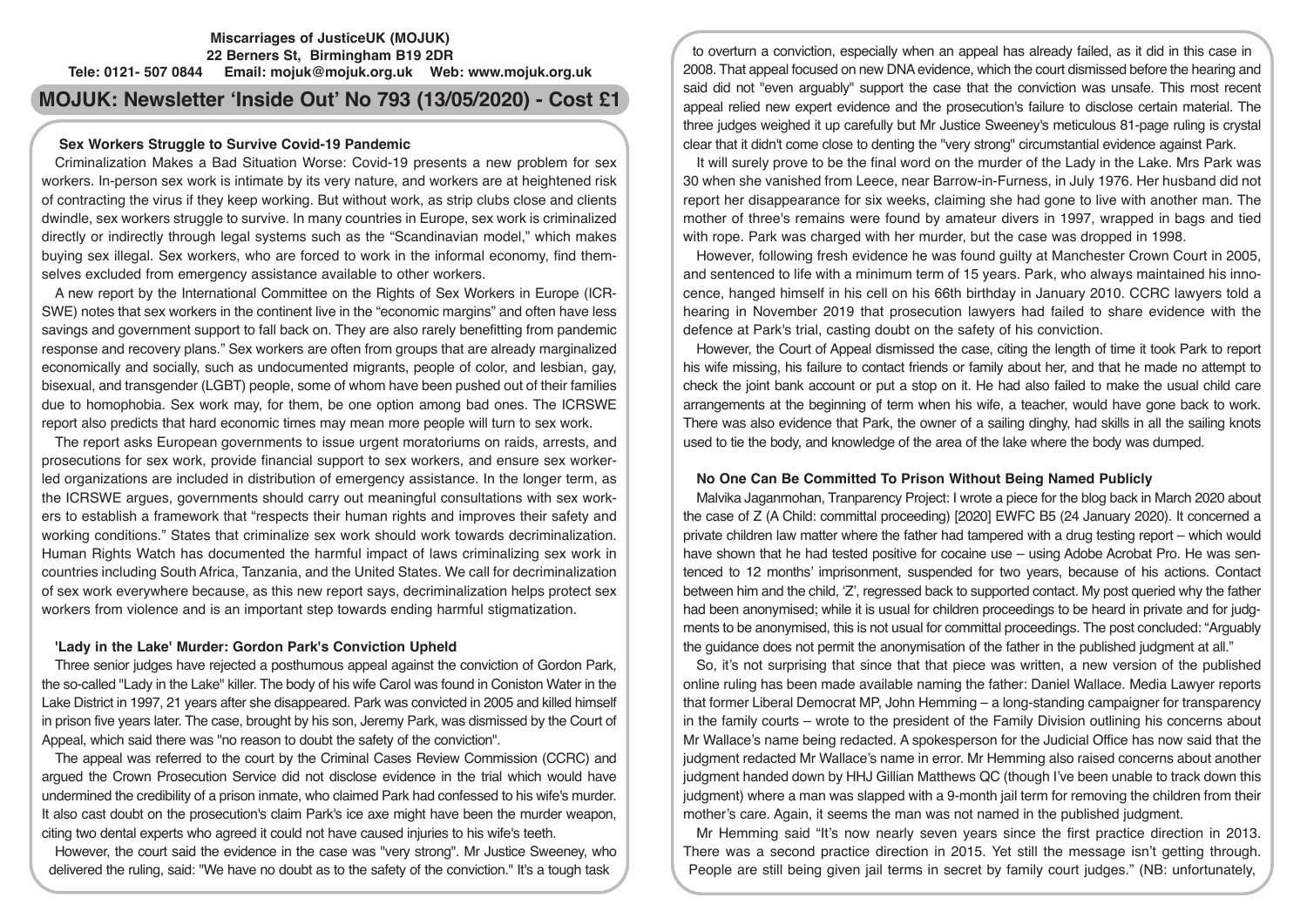I've been unable to find a publicly available source for the comments above other than the subscription-only Media Lawyer service) Mr Hemming is referring to then Lord Chief Justice, Lord Thomas' practice direction in 2015 on 'Committal for Contempt of Court – Open Court'. That practice direction was flagged up back in my piece in March.

The practice direction reiterates that: "Open justice is a fundamental principle." Committal proceedings are to be listed and heard in public. If the court decides to derogate from that general rule and hold the hearing in private, it should notify the national media who will then have the opportunity to make submissions at the outset of the committal hearing about the proposed derogation. If the court decides to exercise its discretion to derogate from the general rule and to hold a hearing in private, it must sit in public first and give a reasoned public judgment setting out why it is doing so. That doesn't seem to have been done in this case so we still have no real understanding of why the matter was heard in private.

The guidance states unequivocally that in all cases, irrespective of whether the court conducted the hearing in public or in private, and the court finds that a person has committed a contempt of court, the court shall sit in public at the conclusion of the hearing and state: (i) the name of the person; (ii) in general terms, the nature of the contempt of court in respect of which the committal order is being made; and (iii) the punishment. The court is to provide (i) and (ii) to the national media and to the Judicial Office for publication on their website.

The practice guidance is clear that there are no exceptions to these requirements: "There are never any circumstances in which any one may be committed to custody or made subject to a suspended committal order without these matters being stated by the court sitting in public. So, a gentle reminder to judges: casual treatment of the existing guidance around open justice is likely to be spotted and called out.

#### **'To Ask Defendants Choose Trial By Judge is Not Unreasonable'**

Nicholas Reed Langen, Justice Gap: Of our three branches of government, two have adopted reasonably well to the social-distancing working life now requires, with parliament's move into the land of video-conferencing impressively smooth, and the inadequacies of the government more down to the players than to the stage. The third branch, our judicial system, however, has struggled.

Even before coronavirus hit, the justice system was already under significant strain, with the courts having become the government's whipping boy under austerity. The slightest cut to the NHS would have been met with public outcry, but the then-government knew that the butchery of the courts would not merit even a flicker of the nation's collective eye, and so hacked away with vigour. Consequently, we had a backlogged civil and criminal court case list, an undermanned judicial bench, and an estate that was literally crumbling around lawyers' ears, as we were thrown into the brave new world of a socially-distanced justice system.

Admirably, despite this handicap, some semblance of normality has been maintained, particularly in the civil division. For some time, court bundles have been digitised (while, doubtless, still subscribing to Sir Stephen Sedley's Laws of Documents), and hearing-by-zoom, while obviously subpar, is possible when every participant is sympathetic to their co-participants' shared plight. Indeed, some benefits will accrue, such as, for barristers, the end of travails across the width and breadth of the country for a ten minute case management hearing. Ears will have become closed to the cries of resistance from luddites.

It is in the criminal courts where the real brunt of the protective measures are being felt. The logistics of organising witnesses and the disclosing of evidence alone must seem insuper-

able, setting aside the less obvious consequences, like the benefits of a quiet conference between counsel and their defendant client on how they want to proceed. That physical proximity, so integral to trust and understanding, cannot be comparably manifested in a virtual world, our pixelated selves poor cousins of the real thing.

The most vexing issue, however, is what to do with juries. For the moment, jury trials have been suspended, and it seems obvious that they cannot become virtual. Even when the participants are all au fait with the legal system, difficulties abound. To introduce twelve novices into the equation and to expect them to sit, undisturbed, for hours at a time at home, and then to deliberate effectively at the end of it all, is clearly nonsense, as those American states attempting it are sure to discover.

Simultaneously, it is obvious that jury trials cannot be conducted as normal. Even when this near-absolute lockdown ends, social-distancing will have to be maintained for months. Keeping twelve people closely confined, possibly for weeks, and releasing them each day into the community can only end in disaster. For some, the solution to this is to conduct judge-only trials. Geoffrey Robertson, the eminent human rights QC, has proposed this, arguing that they have done the same in Australia for some time, allowing the accused to choose trial by judge

Those resisting argue that this is an abridgement of one of our most fundamental rights – the right to trial by a jury of our peers dating back to a time when the accused could still elect trial by combat as a means of proving their innocence. This is true, but the mere fact of a lengthy existence does not, in and of itself, justify a system that could result in the deaths of hundreds or thousands of these selfsame peers. Considering the historical context however, is relevant, as many have done in noting that we have did not even suspend jury trials during WWII, and only suspended them in the 1980s as the Troubles prevented a free and fair jury being assembled.

Of the two, it is the latter analogy which is the more fitting to our current predicament. While we did not suspend jury trials during WWII, the threat to the nation was none the greater or lesser because of the continuance of jury trials. The risk of harm instead came from outside our borders. In contrast, jury trials were suspended during the Troubles because the risk of harm came from being on the jury itself, either as a result of threats being made against jurors, or due to the risk of perverse verdicts, the pull of community ties being too strong at a time of perceived occupation. Thus, Diplock trials were the only way of ensuring justice was both done, and seen to be done. In our current circumstances, the threat is once more coming from the simple fact of being on a jury.

Nor should we eulogise juries as some form of model of judgement. Mark Twain called them 'the most ingenious and infallible agency for defeating justice that wisdom could contrive', while studies have repeatedly shown that juries are susceptible to prejudice, at risk of disobeying instructions to not research the case, and do not understand all the directions they are given by the judge- and by extension, the arguments put forward by counsel. Nor do our European cousins use juries as frequently, and in that vein, the right to a fair trial in the ECHR does not specify any right to trial by jury. Such arguments may be insufficient to justify permanently replacing juries with judges, but are enough to show that in suspending some jury trials, we are not suspending a faultless or universal system.

If the government were to maintain jury trials, steps would have to be taken to ensure their safety and fairness. Already, it is being considered as to whether alternative, more spacious facilities could be found, while the Lord Chief Justice, Lord Burnett has proposed moving towards smaller juries, as was last done during WWII. Sequestering juries could be another, albeit more expensive route, provided jurors are tested before being empanelled. All of these steps will, nonetheless, be unable to remove a pervasive sense of unease amongst jurors

 $\overline{3}$   $\overline{4}$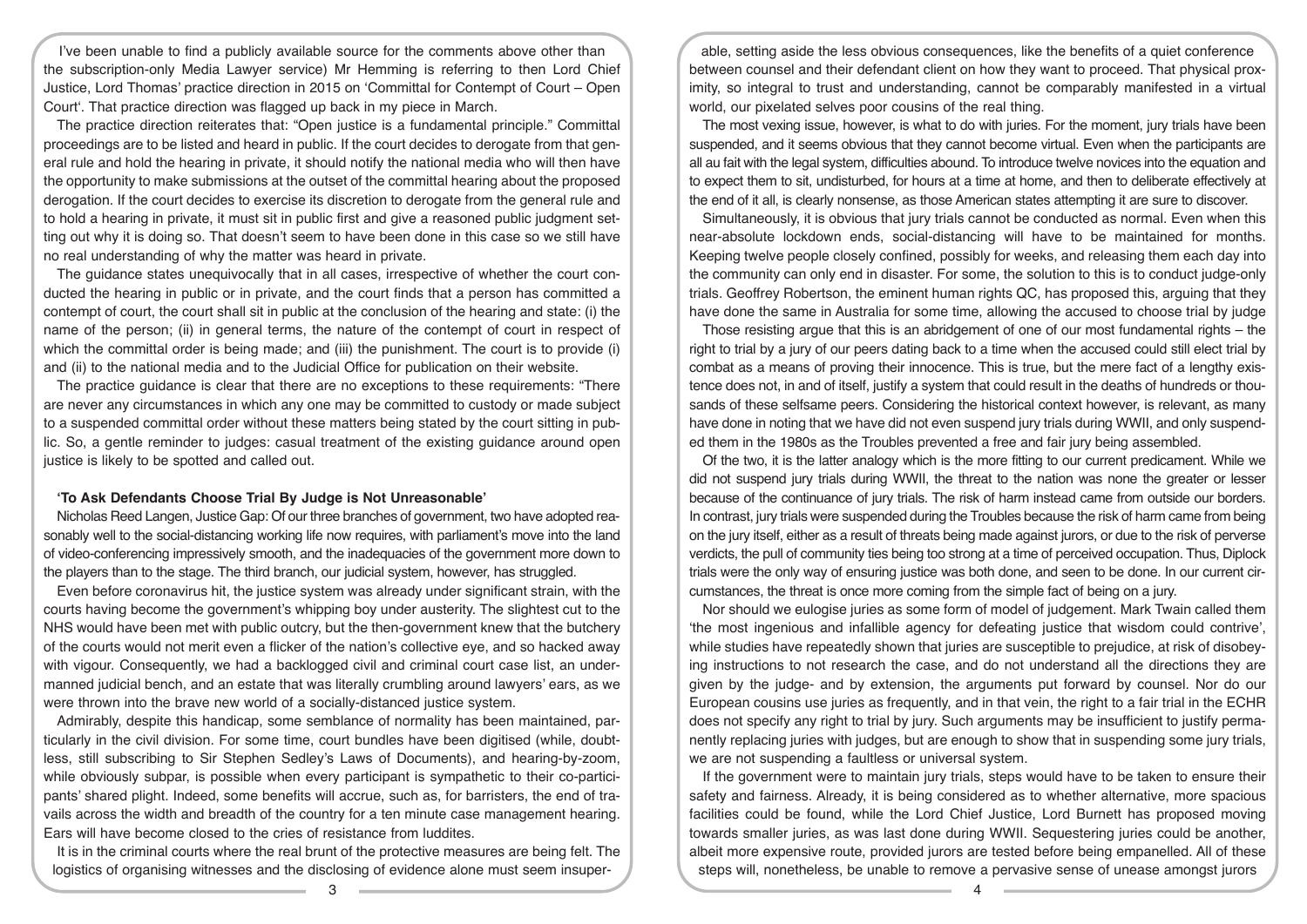and court staff. Such unease may not affect a juror's judgment, but it is difficult to know. If there is a single juror with reasonable doubt, will they stick to their guns, forcing the jury to return to deliberate, or will they just give in to the will of the majority?

We require judges to make decisions of great significance every day. Our judges have responsibility for the functioning of the constitution, the protection of our rights and the deciding of our contractual disputes. Within the criminal arena, relatively few cases even make it to jury trial, with the overwhelming majority heard before magistrates. Even those few that proceed to the Crown Court are settled in the majority of cases, and even then, many of those decisions are later appealed before a panel of appellate judges.

No one is suggesting that we are at risk of ending jury trials permanently, as Lord Hodgkinson has argued. The notion of jury trial is too embedded in our national DNA for its suspension to become permanent – its inclusion in Magna Carta, if nothing else, means people are too proud and too aware of it for it to be cavalierly discarded when this government d turns its attention back to judicial reform. For the moment, we are all adapting and making sacrifices, some greater than others. To ask that some defendants choose trial by judge, given the circumstances, is not an unreasonable request.

## **Court Allows Appeal in Article 2 ECHR Investigation Case**

Sean Dalton, Sheila Lewis and Thomas Curran died as a result of an explosion in a flat at Kildrum Gardens, Londonderry on 31 August 1988. The flat belonged to a person referred to in the proceedings as "Person A". The three deceased went to the flat as they had not seen Person A for a period and were concerned about his welfare. Mr Dalton entered the flat via the kitchen window setting off an explosive device that had been planted in it. Mrs Lewis, who was on the walkway outside the flat, died at the scene. Mr Curran who was seriously injured died in March 1989. The IRA issued a statement admitting to having planted the bomb. Their purpose had been to lure members of the security forces to the flat. The IRA claimed the bomb was planted on 26 August 1988. The police investigation did not result in anyone being charged or convicted of any offence connected to the murders. An inquest into the deaths of Mr Dalton and Mrs Lewis was held on 7 December 1989. Person A gave evidence by means of a statement. He recounted how on 25 August 1988 masked men claiming to be from the IRA appeared and took him and his friend "Person B" to another location. He said they were held before being released on to a public road on 31 August 1998. At this point he said he contacted the police.

In September 2005 a son of Mr Dalton ("the complainant") made a Statement of Complaint to the Police Ombudsman's ("PO") Office relating to the way in which the police had behaved in the events leading to his father's death. He referred to various incidents preceding the death including: • An incident on 25 August 1988 which followed a rocket and shooting attack at Rosemount police barracks. He claimed a man was seen running from a car that had been used in the attack shouting that there was a bomb in it. The complainant said he phoned the police but got no response. A trail of blood from the car, which was later burnt out, ran towards Person A's flat and a rocket launcher was recovered from the car; • Robbers leaving a hot food shop on 27 August 1988 dropped a card which had Person A's details on it. The police were given this card when they arrived and were alleged to have said "we can hit this boy now, he'll be fresh from the robbery". The complainant noted, however, that the police did not attend Person A's flat; • On 30 August 1998 a friend of Person A's was abducted by the IRA. There was a phone call to say he was being held in Kildrum Gardens but the complainant stated that the police did not attend Person A's flat;

• The complainant alleged that security force patrols in the area of Kildrum Gardens were scaled down leading to the family of the deceased forming the view that they were aware of the bomb in the flat but had decided not to do anything about it to protect an informer.

The complainant alleged that the police failed in their duties to properly investigate the deaths of his father and Mrs Lewis; knowingly allowed a bomb to remain in a location close to where the pubic had access in order to protect an informant; failed to advise the local community or its leaders of possible terrorist activities in the area; and failed to uphold his father's right to life. The PO published his report on 10 July 2013. He thought it was likely that Kildrum Gardens was placed "out of bounds" as a result of consideration of police intelligence in the late afternoon of 26 August 1988 but rejected the suggestion that the police were trying to protect an informer as the person who was alleged to have been the informer had not featured in the investigation until long afterwards and had never been arrested. The PO referred to intelligence which stated that the police were warned after the attack on Rosemount Police Station on 25 August 1988 not to take follow up action and that on the following day intelligence was received indicating that the car used in the attack was abandoned "convenient to" a house in which a booby trap bomb was planted.

The PO concluded: • There was sufficient intelligence available to the police to identify the location of the bomb and that steps could and should have been taken to locate the threat and warn the local community. He said this failure resulted in the police "not fulfilling their duty to protect the public"; • The police failed in their duty by knowingly allowing an explosive device to remain in a location close to where the public had access; • The police failed in their responsibilities to uphold Mr Dalton's right to life and in their duty to properly investigate the deaths of Mr Dalton and Mrs Lewis. The PO was critical of the way in which the original police investigation had been conducted. He also referred to investigative shortfalls relating to the "substantial number of retired police officers" who declined to assist the investigation and the loss of significant documentation concerning the management of the police investigation.

Mr Dalton's family wrote to the Attorney General ("AGNI") requesting him to exercise his discretion pursuant to section 14 of the Coroners Act (Northern Ireland) 1959 to have a fresh inquest into the killing in order to take into account the material which had been uncovered in the PO's report and which had not been available at the time of the original inquest. A principal concern was the possibility that the police did know or should have known of the existence of the bomb and did not take any or adequate steps to minimise the threat to the lives and safety of the residents in the area. It was claimed that the Article 2 obligations were reactivated. The AGNI replied on 26 May 2015 to say there had been no evidence in the PO's report which could go to the identification and/or punishment of those responsible for the bomb so as to make the holding of a further inquest advisable. He commented that Article 2 did not require proceedings to be held for the purposes of establishing historical truth.

Should the court order the AGNI to exercise his discretion to require the holding of a fresh inquest? In view of its conclusion that the Article 2 obligations had not been met, the Court said it must consider whether it should order the AGNI to exercise his discretion to provide a fresh inquest. Section 14 of the Coroners (Northern Ireland) Act 1959 ("the 1959 Act") provides that the AGNI may direct any coroner to conduct an inquest into a death where he has reason to believe that a deceased person has died in circumstances which in his opinion make the holding of an inquest advisable. This provision makes the matter one involving the personal judgment and assessment of the AGNI. The AGNI, as a public authority for the purposes of the HRA, is obliged to act in conformity with the requirements of Article 2 where they are engaged, as they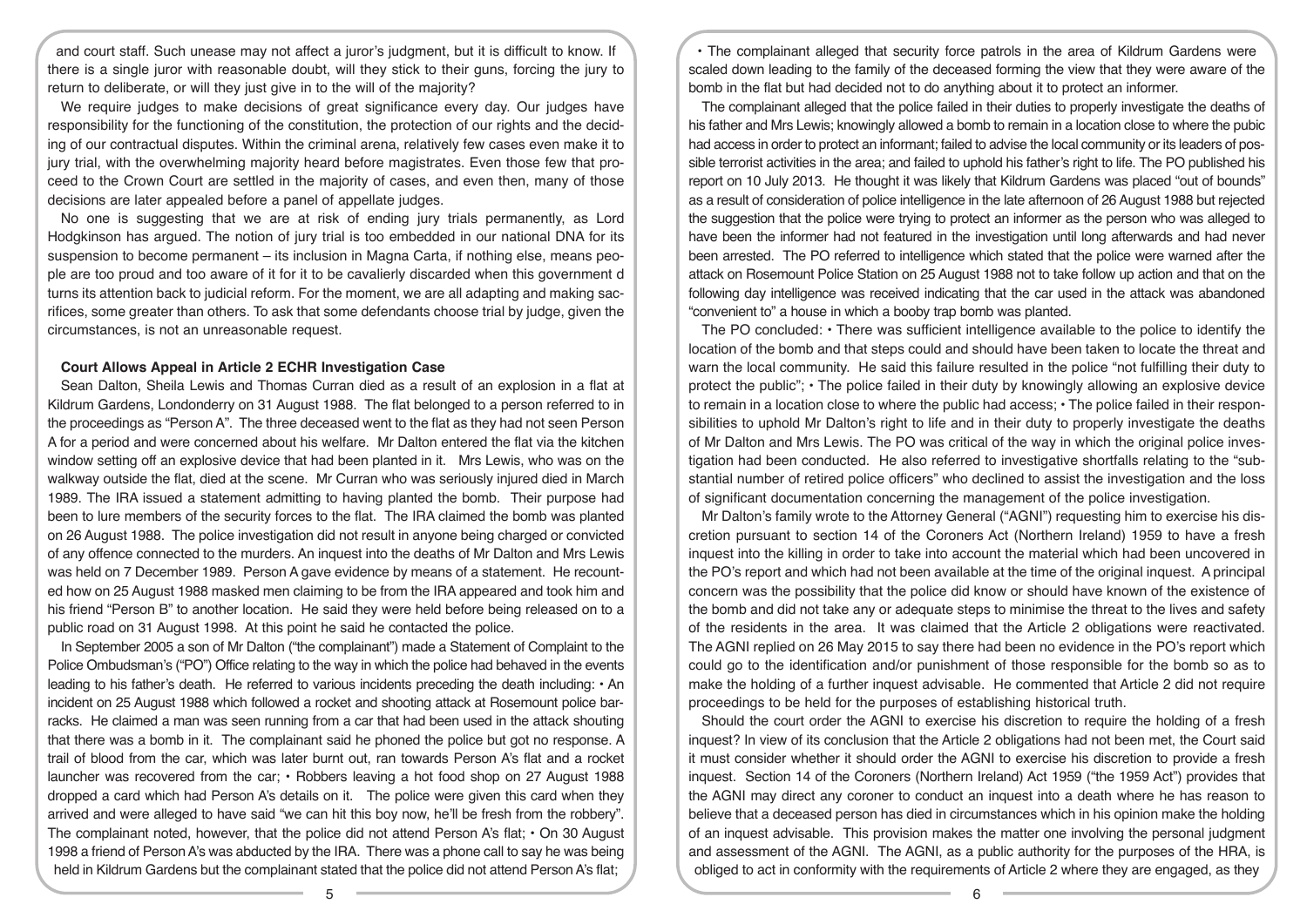are in this case, albeit in the context of a revival of the procedural obligation after a period of relative inactivity. Ordinarily, the Court would expect the AGNI to broach this question on the basis that if an Article 2 compliant inquiry into a death had not yet been provided then steps should be taken to rectify the position. It noted, however, that this is not to say that necessarily and in every case the court will impose on the AGNI an obligation of the nature sought in this case by the grant of an order of mandamus directing him to provide a fresh inquest as it would be a mistake for the Court to see the matter as being so black and white as to fetter the discretion of the AGNI.

The Court said there will be a need for the AGNI to give further consideration the case in the light of this judgment and that he should have the opportunity to consider the available options. It noted, however, that the availability of witnesses and the state of the documentation will have an impact and "with the best will in the world, the ability now to conduct a meaningful inquiry may have been lost": "If the unmet obligations of Article 2 can be met the court would expect this to be the course which should be taken, but equally, if they can't be met, this may indicate a need to acknowledge this and to bring the process to an end."

The Court noted, however, that a coroner, if appointed to hear a fresh inquest, now possesses power (section 17A of the 1959 Act) to require the attendance of witnesses and to procure the production of documents. These powers were not available to the PO. The Court also commented that there are other ways of satisfying the requirements of Article 2 in a case of this kind where it is a paramilitary organisation which planted the bomb which killed the deceased. It said the applicant and the deceased's family have already issued civil proceedings, which are now well advanced, is a potential vehicle which could be deployed, if not to satisfy Article 2, to assist in the process of satisfying it and should not be dismissed out of hand: "The court should not be interpreted as saying that in this case the AGNI should not order a fresh inquest or should regard civil proceedings as the means of taking the matter forward. All the court is saying that the matter is not so open and shut in favour of the remedy which the applicant seeks as to cause the court to resort to an order of mandamus."

Conclusion: The Court concluded that the trial judge erred in this case, in particular, by viewing the width of the Brecknell judgment too narrowly. In its opinion, the AGNI also committed the same error. As a consequence the issue of compliance of past investigations with the requirements of Article 2 was not satisfactory addressed. The key finding of the Court was that to date the Article 2 investigative obligation which was revived has not been satisfied. Again, this was not the view of the trial judge or the AGNI. In these circumstances, the court will allow the appeal. The Court said it would make a declaration but the terms of this may need to be discussed with the parties. It declined to order mandamus against the AGNI.

## **Lessons From The Birmingham Pub Bombing Inquest**

The inquest into the deaths of 21 innocent civilians in the Birmingham Pub Bombings 1974 has now concluded. The inquest was heard before a jury and lasted six weeks. Over 28,000 pieces of evidence were disclosed. Witnesses included civilians, police officers, emergency response crew and former members of the IRA. The jury returned a verdict of unlawful killing by murder. The unlawful killing verdict had been put to the jury on the basis that if murder alone had been put to the jury and not been found to have satisfied the evidential threshold then the verdict of manslaughter could have been returned by the jury which would have justified the position of the IRA that this had been an accident and the position of the West Midland Police (WMP) that they could not have been expected to plan for an accident. The jury were unable to find any fault with the WMP given the

evidence available to them. The scope of the inquest excluded the issue of perpetrators. The scope of the inquest excluded the issue of agents and informers. Are there any lessons to be learnt from this inquest? I ask that question as this was the last opportunity for the families of the victims to be able to effectively participate in an independent investigation into the deaths of their loved ones. I also ask this question with an eye to the forthcoming resumption of the Guildford Pub bombing 1974 inquest and in the light of the on-going conflict related legacy inquests in Northern Ireland including the Ballymurphy Massacre 1971 and the Kingsmill Massacre 1975.

First, it should be remembered that the pub bombings in Guildford and then in Birmingham were excluded from the Good Friday Agreement 1998 and are out-with any of the arrangements for dealing with the toxic legacy of the conflict in Northern Ireland. These include the stalled implementation of the proposed arrangements under the Stormont House Agreement (SHA) 2014 including establishing an Historical Investigations Unit (HIU). Legislation which has been drafted under the terms of the SHA 2014 cannot be brought forth because of the continued political impasse at Stormont.

Second, this inquest (in fact 21 individual inquests) only came about because of the self-starting motivation of the families. Until 2012 there had been no investigation into the pub bombings save in terms of the failure of the WMP regarding the prosecution and conviction of the Birmingham Six. The families had to campaign for an independent investigation into the death of their loved ones.

Third, the WMP originally opposed the resumption of the original inquest which has been suspended given the conviction of the Birmingham Six. The decision to resume the original inquest was made by the senior coroner for Birmingham who decided she was functus (no longer in office) in relation to this matter. This was an important intervention by an independent law officer and followed sustained legal argument by the families, the WMP and the Police Federation.

Fourth, the decision to resume led to disclosure by the WMP. Disclosure was on-going until the last week of the inquest over approximately three years. The initial disclosure made by the WMP informed the initial decision of the Senior Coroner on both the scope of the inquest and human rights compliance in terms of the investigation. The former Chief Coroner was appointed Coroner to the Birmingham Inquest (1974).

Fifth, the substantive inquest was delayed because the families challenged the ruling of the Coroner on scope – specifically his decision to rule out of scope the perpetrator issue. This led to the judgment of the Court of Appeal in Coroner for the Birmingham Inquests (1974) v Hambleton and Others [2018] EWCA Civ. 2081 which reversed the judgment of a Divisional Court and restored the ruling of the Coroner. In the absence of public funding by way of legal aid, the families were unable to apply to the Supreme Court to challenge the judgment of the Court of Appeal. In part, they were refused legal aid because the Legal Aid Agency (LAA) noted that they had previously successfully used the Crowd Justice online funding platform to raise money to bring the judicial review. The reasoning of the LAA suggests that it made both an assessment on the merits of the judicial application and considered that an applicant for legal aid who has raised money by way of public subscription should be excluded from public funding. The Hambleton judgment has narrowed the jurisdiction of inquests in respect of complex multi-death inquests. In essence the arguments advanced by the parties balanced commonlaw tenets against European Human Rights Convention jurisprudence in this area. The law in this area remains unsettled.

Sixth, the families were only granted legal aid for the inquest from November 2018 despite the support of the Coroner. Because the families had instructed solicitors from Northern Ireland (in the absence of finding a solicitor in England) the legal aid regulations required amendment and the firm had to obtain LEXCEL 'kite-mark' accreditation in order to apply for an individualcasecontract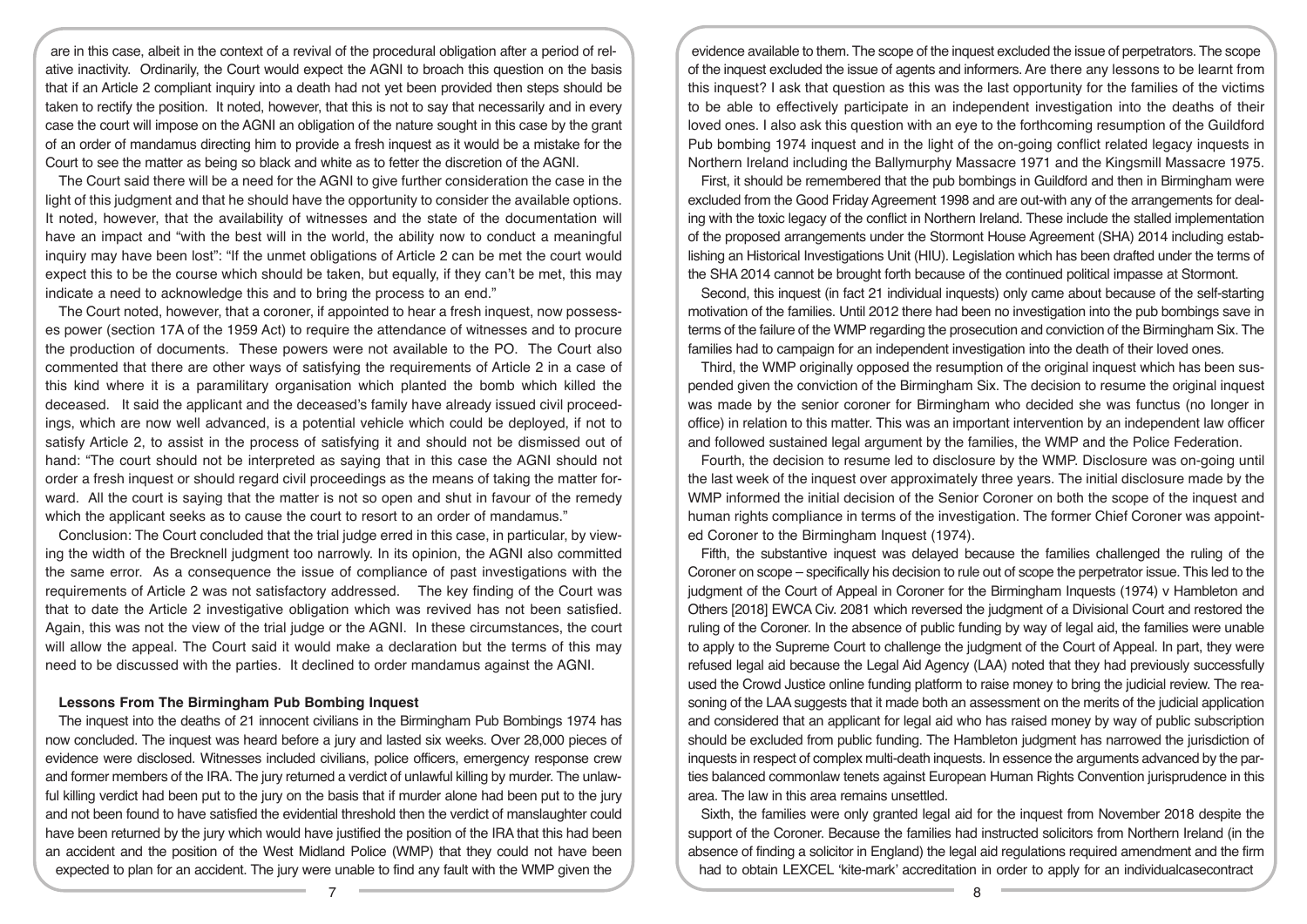(ICC). All work conducted by the lawyers for the families firm from 2014 to 2018 was therefore undertaken pro bono. The families had sought a block grant Hillsborough Disaster Fund model of fiscal support direct from the Home Office. This was refused on the basis that the much derided LASPO 2012 legislation would be sufficient in terms of providing funding for legal representation. The Home Office will not repeat the Hillsborough Disaster Fund model again.

The Ministry of Justice, in its review of legal aid funding for inquests has recently rejected demands for automatic legal aid for families in complex multi-death inquests in which the state is a party – despite spending over £4 million a year on the provision of legal representation at inquests where the prison service is a party. Further, the WMP, in line with all forces, was provided with legal representation throughout the duration of the inquest, through council tax. The government argues that legal representation for families at inquests is not necessary as an inquest is inquisitorial and not adversarial. There are at least two problems with this position. First, it begs the question why state agencies inevitably have legal representation at inquests. Second, human rights compliant inquests (engaging an enhanced investigatory standard) demand the effective participation of the family of the victim, which is secured through independent legal representation. The Birmingham Inquest (1974) clearly demonstrated the inequality of arms and the lack of parity in this core part of the legal process.

Seventh, inequality was further demonstrated in the process of disclosure in this inquest. Beyond the disclosure made by the WMP, disclosure was also requested from the Home Office, the Ministry of Defence and the Foreign Office, amongst other agencies including the Police Service of Northern Ireland (PSNI). An affidavit from a civil servant within the Government Legal Department gave an assurance on behalf of those departments that no material relating to the pub bombings was held. The Coroner accepted this assurance, and this impacted on his rulings on scope. The Coroner further undertook an exercise in disclosure which sifted what he considered relevant to the scope of this inquest and either did not disclose apparently irrelevant material or to disclose material in a redacted form. There was no explanation as to the mechanisms employed by the government departments in undertaking their searches or the search methods of the Coroner. The lawyers for the families pressed the Coroner on disclosure. They requested all material relating to policies, practices, procedures, guidelines, training manuals and schedules, orders that had been generated by any government agency in response to the terrorism campaign of the IRA at this time.

Prior to the explosions in Birmingham there had been 50 incidents involving bombs and incendiary devices in the city, including a previous attack on the Rotunda Building, which was the site of the Mulberry Bush pub, one of the two pubs bombed on 21 November 1974. There was nothing to be disclosed as to any planning to prevent or respond to this terrorist threat.

The lawyers for the families – working with their clients – assessed and analysed over 28,000 pages of disclosure which included detailed forensic and technical reports from experts. This informed the examination of witness strategy which in turn lead to the formulation of questions for the jury. In the absence of 'live' evidence (for example from senior police officers) or evidence going to the issue of response and prevention procedures, the WMP could not be found at fault in terms of either acts or omissions on the evidence presented to the jury. This came as a blow to the families as they had always believed, following the miscarriage of justice, that WMP had been woefully ill-prepared to respond to a terrorist bomb threat and had too easily apprehended the Birmingham Six and violently coerced them.

Following the release of the Birmingham Six (and the Guildford Four) efforts appeared

to be concentrated on ensuring the police misconduct on this scale could not occur again. No effort appeared to be expended in investigating those responsible for the respective public bombings. Chris Mullin, the investigative journalist whose work contributed to the release of the Birmingham Six, identified the actual perpetrators but this did not lead to a new police investigation save by way of 'force on force' reviews.

Finally, despite having ruled out of scope the issue of perpetrators (framed as Who bombed Birmingham? Who authorised the bombing? Who made the bombs? Who carried the bombs and Who planted the bombs?), and despite rumour and suspicion intensifying on the names during the course of the proceedings (including a credible ITV documentary by respected journalist John Ware; and an admission of collective responsibility from a former IRA member to the BBC), it seemed that names would be not named. Chris Mullin was pressed to reveal the names he had been given but stood fast to the principles of journalism (much to the anger of the families).

However, Witness O (by a video-link), a former IRA member, named the four people he was told either directly or indirectly responsible for the Birmingham bombings. As noted above two are still alive. The other two names were already in the public domain but are now dead.

One purpose of an inquest is to allay rumour and suspicion and to restore confidence in the Rule of Law. The two are linked the exposure of one restoring the status of the other. Ruling perpetrators out of scope meant the issue could not be put to the jury and jarred with similar issues in the Northern Ireland Legacy inquests where individual perpetrators have been named. The 'revelations' of Witness O, which took the form of an IRA authorised admission (despite the IRA no longer being in existence), were akin to a moment in a Truth and Reconciliation Commission (TRC) rather than an inquest. This was a moment of importance for the families who had now secured the names of those apparently responsible for the murder of their loved ones to be on the public record for the first time.

The Hambleton judgment was clear that an inquest is not an alternative to a criminal justice investigation (by way of the police inquiry or a prosecution decision) (although this remains disputed). Therefore, the responsibility to investigate the evidence from Witness O and Chris Mullin, returns to the WMP, the police force in which the families have no faith and until last year had maintained there was no active investigation into the bombings. Now, the WMP having been effectively 'cleared' of culpability by either act or omission, on the basis of the evidence presented to a jury at an inquest, must investigate or, following the precedent in Northern Ireland, invite another force to do so andit or another force must engage with the families.

There is one aspect of the tragic scenario which has not delivered to the families what they sought. There is no TRC proposal for addressing the out-workings of the conflict in Northern Ireland. In any event, as noted above, any statutory proposal to investigate conflict-related deaths (which would have to be human rights compliant – and that is not guaranteed under the present draft statutory proposals), would not include the Guildford and Birmingham pub bombings. The coronial process has only delivered partial results to the families and has been tested because of issue of funding and disclosure.

Would the pub bombing deaths have been better approached by way of a statutory inquiry under section 1 of the Inquires Act 2005? This would have meant the provision funding for legal representation of core participants by way of a chair, consultation on terms of reference and the conduct of proceedings, the ability to make recommendations, and even though not able to allocate civil or criminal liability (as with an inquest) it would 'not to be inhibited in the discharge of its functions by any likelihood of liability being inferred from facts that it deter-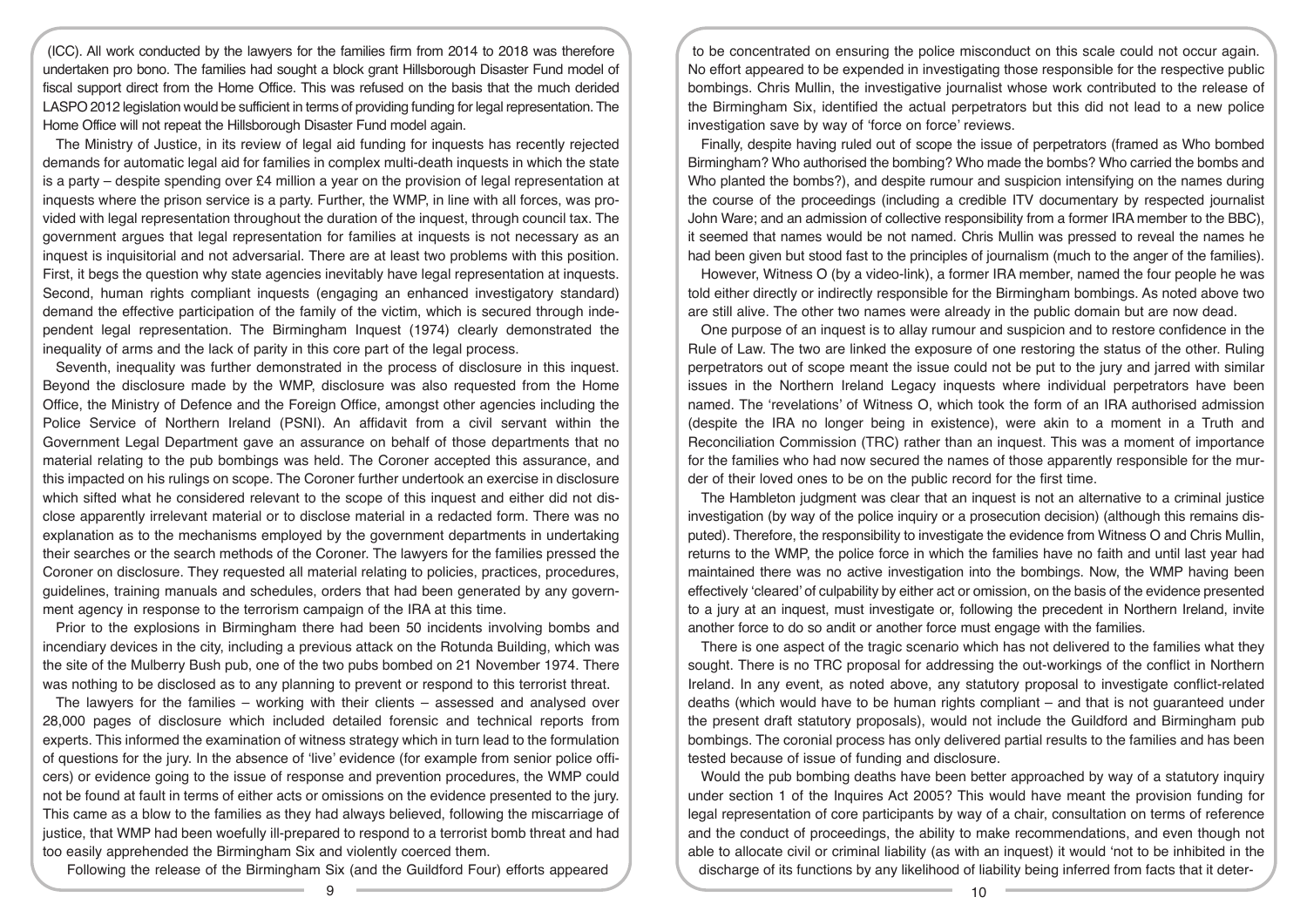mines or recommendations that it makes' (section 2 Inquiries Act 2005).

Further, it would not have been constrained by juridical tensions on the coronial jurisprudence. It is extremely unlikely that there will be a further independent investigation into the Birmingham pub bombings. A police investigation needs to take place to follow through on the evidential leads exposed through the coronial process. There is less likelihood of a civil action against the WMP given the verdict of the jury. Sadly, for the families, questions remain unanswered. A lesson for lawyers undertaking this work is one of the management of client expectations, particularly when faced with the implacable force of the state in a time of austerity and in a time of secrecy.

# **Imposition of Notification Requirements on Sexual Offenders Compatible With Article 8**

Section 97(1) of the Sexual Offences Act 2003 provides for the police to apply for a notification order in respect of an individual who has committed a prescribed type of sexual offence in another jurisdiction. Section 97(5) requires that a Magistrates' Court "must" grant a notification order if certain basic conditions are met. The effect of the imposition of the notification order is that the relevant individual is subject to both notification requirements and multi-agency public protection arrangements. In other words, he is entered on the sex offenders register. It is well accepted that this gives rise to an intrusion into private and family life.

Mr Halabi was convicted of a sexual offence in France in 1998. In 2018, when the Metropolitan Police learned of this, they applied to the Westminster Magistrates' Court for a notification order. Mr Halabi sought to argue before the magistrates' court that the imposition of the order would be disproportionate to his rights under Article 8 ECHR due to reasons including the passage of time and because he posed no risk of re-offending. The Court held that it was obliged to impose the order. On appeal, the Southwark Crown Court reached the same view.

Mr Halabi then sought judicial review of the decision of the Crown Court. He argued that the imposition of a notification order was incompatible with his rights under Article 8 ECHR, and that if s.97(5) could not be construed so as to permit a Magistrates' Court to decline to grant an order, it should be declared to be incompatible with Article 8 ECHR. The Secretary of State for the Home Department was granted permission to intervene in the case since Mr Halabi was seeking a declaration of incompatibility.

The Divisional Court dismissed the claim. Upon close analysis of the relevant jurisprudence, the Court concluded that Article 8 ECHR permitted the automatic imposition of notification requirements. The United Kingdom was entitled to take a precautionary approach pursuant to which, where a serious sexual offence had been committed, an individual assessment of the risk of re-offending was not necessary in order to justify the imposition of a notification order. Part of the reason for imposing a notification order was to enable the appropriate monitoring and assessment of ongoing risk.

# **Defining the Prerogative: The Story of the Case of Proclamations**

I am going to talk about some of the great politico-legal battles in the 17th Century which established the conceptual framework for what we call the Rule of Law. English constitutional history is no longer taught in our schools or as part of training for the Bar and so you may be unfamiliar with these three stories, all of which played a vital part in the development of our law and legal system. The first was a ruling in 1610 which is fundamental to our democracy and was recently referred to repeatedly by the Divisional Court and the Supreme Court in their judgments in the cases brought by Mrs Gina Miller. It is known as "the Case of Proclamations". The second is the bitter row between the Lord Chancellor and the Lord Chief Justice in 1616 which resulted in the sacking of the Chief Justice and gave rise to James

I's Star Chamber Decree. That established the primacy of Equity over the common law and is still on the statute book in the form of section 49 of the Senior Courts Act 1981: "wherever there is any conflict or variance between the rules of Equity and the rules of the Common Law with regard to the same matter, the rules of Equity shall prevail". The third is the story of Charles I's forced loan, the Five Knights case and the Petition of Right 1628.

Let us go back to the beginning: So a free man is not to be convicted etc save in accordance with the law of the land, the "lex terrae". But that begs the question how is the lex terrae to be made and by whom. Is the law to be made by the Judges as exponents of the common law, or by the King by virtue of his royal prerogative or by the Church as the guardian of souls and morality or by the Parliament expressing the will of the people? Once made, how can it be changed, suspended or repealed and by whom? Shortly before Magna Carta de Glanville wrote: "it is the law that whatever pleases the Prince has force of law" and, as we shall see, that seems to have remained the view of the Stuart monarchs 400 years later. Such a view is also not unknown in modern times: as Richard Nixon said to David Frost: "If the President does it, it is not illegal". We now talk of the separation of powers, but that is a relatively modern concept and where the boundaries between the functions of the Executive, Parliament and the Judiciary lie is still debateable and the subject of political controversy and judicial decision.

Let us remind ourselves of the two cases brought by the redoubtable Mrs Gina Miller which generated 190 pages of scrupulous legal reasoning by both the Divisional Court and the Supreme Court. In both cases the Government invoked the Royal prerogative: in Miller 1 the right of the Executive to make and unmake treaties without Parliamentary sanction and in Miller 2 the right to prorogue Parliament and the question arose whether and, if so, on what basis, the exercise of the prerogative could be controlled by the courts. In Miller 1 the issue was whether the Executive (i.e. the Government) could give notice to leave the European Union without the sanction of Parliament. Two principles of constitutional law were in apparent conflict and the question was which one trumped the other: Lord Hughes expressed this very concisely in his dissenting judgment: Rule 1: The Executive (Government) cannot change law made by Act of Parliament, nor the common law; Rule 2: The making and unmaking of treaties is a matter of foreign relations within the competence of the Government.

The Divisional Court held that Rule 1 prevailed because the giving of the Article 50 Notice would affect and bring down with it a plethora of rights and obligations which had become part of British law. The Supreme Court agreed but there were three powerful dissenting judgments from Lords Reed, Carnwath and Hughes, who felt that the rights introduced into British law pursuant to the European Communities Act 1972 were conditional on the UK remaining a member of the EU and were not intended to survive the termination of that condition or the repeal of the Act. The original authority for proposition (1) was said to be a case in 1610 in the reign of James I known as the Case of Proclamations.

In Miller 2 the issue was whether the advice of the Prime Minister to the Queen to prorogue Parliament for 5 weeks was lawful. It was argued on behalf of the Government that the Courts had no jurisdiction to decide this question – i.e. that it was not justiciable – because it was a purely political decision which lay within the purview of the Executive and not the Courts. The Divisional Court agreed with that argument and dismissed the claim. The Supreme Court unanimously reversed that decision. The Case of Proclamations was relied on again but this time as authority for the propositions that the Courts had exercised a supervisory jurisdiction over the decisions of the Executive "for centuries"; and that "In the Case of Proclamations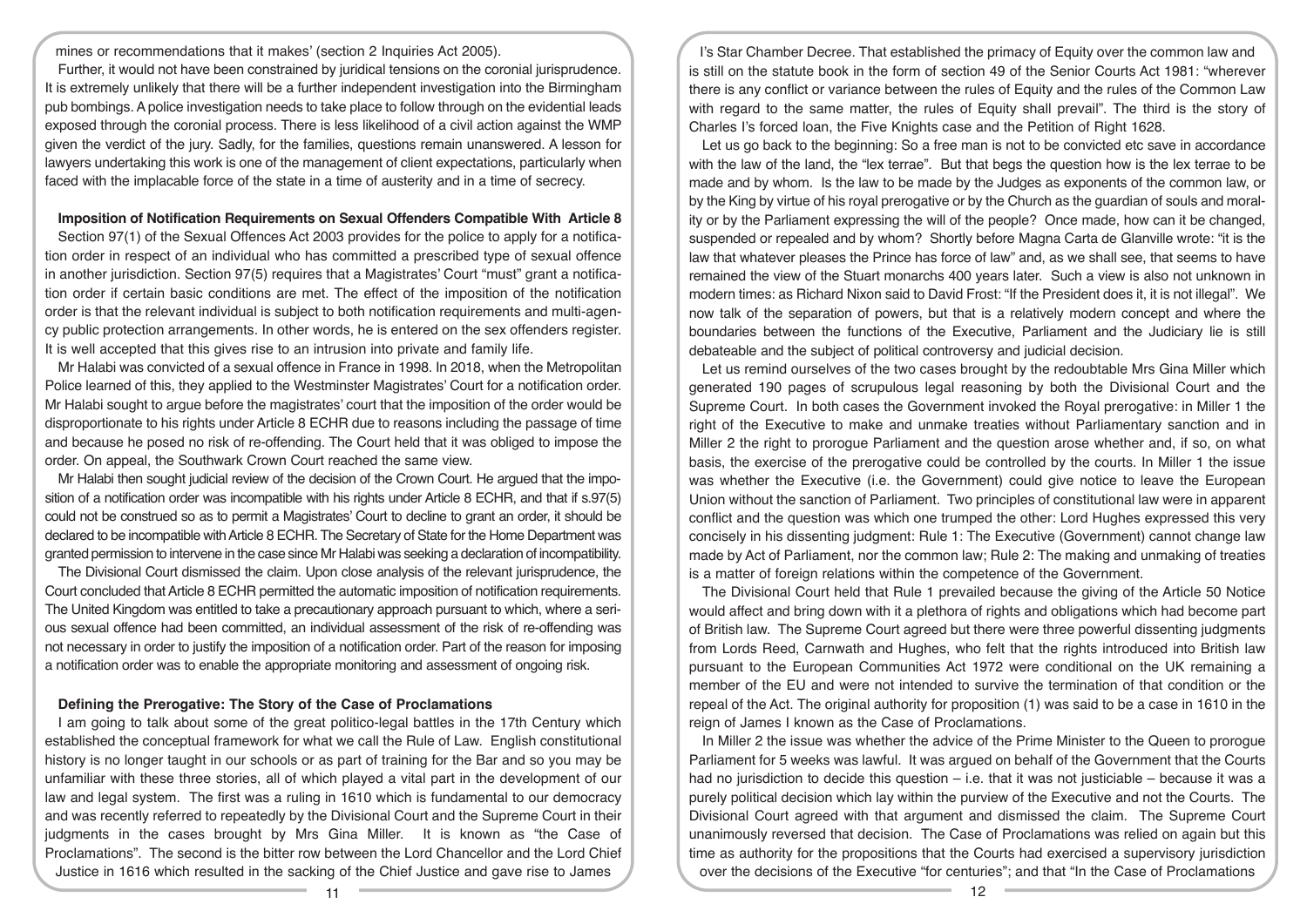the court protected parliamentary sovereignty directly, by holding that prerogative powers could not be used to alter the law of the land". Interestingly, the next case cited by the Supreme Court for this proposition was in 1920.[1]

So what was the Case of Proclamations and what happened? Well it was not really a case, in the sense of a lis inter parties; there was no hearing in Court; there was no adversarial argument; the King appears to have paid little attention to it and the report of it was not published for another 47 years. And yet this is the historical origin for perhaps the most fundamental principles of our constitutional law, namely that Parliament is sovereign, that the Executive cannot alter the law without Parliamentary sanction and that the Judiciary is entitled to police that principle.

Before going further I must introduce the two main protagonists. My first is Edward Coke. He was born on 1st February 1552, the son of Sir Robert Coke, barrister and landowner. He went up to Trinity College Cambridge in 1567 (at the age of 13) but left without a degree. He joined the Inner Temple in 1572 and was called to the Bar in April 1578. He was an immediate success. He won his first case by showing that the argument for the other side was based on a mistranslation of the text of a Latin statute and he made his name by his famous victory in Shelley's case (1581). He then published a report of the case which included, according to the other side, "things which had never been said in court".

Indeed it was a criticism later made of Coke's Reports that they sometimes said things which Coke thought ought to have been decided, rather than what had been decided. It is also a fact that, curiously, Coke's Reports contain no account of any case he lost, although a number are reported by others. Coke was appointed Solicitor General in 1592 by Queen Elizabeth and Attorney General in 1594 and spent most of his time prosecuting recusant Catholics. He became Treasurer of the Inner Temple in 1596 and led for the prosecution of the Earl of Essex in 1601 and Sir Walter Raleigh in 1603.

On the succession of King James in 1603, he was knighted (along with about 800 others). He is said to have dreamed up a splendid scam: he advised all "men of estate" that it would be advisable for them to sue out a pardon from the new monarch and then charged them £5 a head for processing the document; he is said to have made £100,000 in this way but he was, in any event, by now enormously wealthy as a result of his hugely successful practice at the Bar. In 1606 he became Chief Justice of the Common Pleas and in 1613 Chief Justice of the King's Bench.

Now let me introduce the other main protagonist, Kings James himself. He was born in 1566 and so was 14 years younger than Coke. He was the son of Mary Queen of Scots and Henry Stuart, Lord Darnley, who had murdered Mary's secretary, David Riccio, in front of her eyes while she was pregnant and was in turn murdered by Mary's lover, the Earl of Bothwell. Mary was then forced to abdicate; James was crowned King of Scotland at the age of one and brought up in some isolation in Stirling Castle under a sadistic Puritan tutor called George Buchanan.

Notwithstanding this, James turned out rather well. First he was a considerable scholar and intellectual. He was probably the best educated and most intellectual person ever to have occupied the English throne. He was a true renaissance prince. The story is told of a visit by an English ambassador in 1574. His tutors invited him to select any chapter of the Bible upon which, reported the envoy, James: "Was able extempore to read a chapter of the Bible out of Latin into French and out of French into English so well that few men could have added anything to his translation." James was 8 years old.

In his teens, James became interested in poetry and gathered a number of poets at his Court. He wrote a work on it, "Rules to be observed and eschewed in Scottish poesie" (1584) and many poems of his own, including a number of sonnets and an epic on the Battle of

Lepanto. In the 1590s he also wrote two works of political philosophy, which are of direct relevance to my present theme, namely "the Trew Law of Free Monarchies" and the "Basilikon Doron". The latter was advice to his eldest son, Prince Henry, then aged 4, on how to be a king. The original circulation was restricted but when James became King of England he revised and republished it and it sold thousands of copies, becoming what one author has called "a renaissance best seller". The first part consists of high flown theories of kingship but the third contains lots of practical tips: in one he advises his son not to go to war unless he must, but, if he insists on leading his troops in battle, to choose a light suit of armour because that is much more convenient for the "away running".

James' philosophy of kingship can perhaps be summarised as follows: A king is given absolute power by God over his people and has to answer only to God; A king has a duty to reign justly and to protect his people like a father; A king will therefore respect the established law and custom, since this will make for stability and peace; Although the king will rule according to law and will obey the law himself, there are cases where he may interpret or mitigate the law, lest summum ius becomes summa injuria, where the law is "doubtsome or rigorous".

Those then were James' published views when he succeeded to the throne of England in 1603. The common lawyers and Coke were not of that view at all. They took the view that the common law, based as it was on statute, case law and custom and having settled regular procedures, was superior to the will of the King or the decree of his prerogative court, the Chancery. Moreover, law so conceived was independent of the Executive. The common law courts asserted this principle by issuing write of prohibition, certiorari and habeas corpus, which we know as the prerogative writs. These were employed to restrict the jurisdiction of other courts within what the common law Judges regarded as their proper limits.

So let us move on to 1610. Coke is Chief Justice of the Common Pleas and has already had several run-ins with the King over the scope of his powers and concerning the jurisdiction of the Court of Chancery. He recorded the following events as if in a diary. "Memorandum: that upon Thursday the twentieth of September in the eighth year of Kings James, I was sent for to attend the Lord Chancellor, Lord Treasurer, Lord Privy Seal and the Chancellor of the Duchy; there being present the Attorney, the Solicitor and the Recorder".

 It appears from what he goes on say that 3 years earlier the King had made two proclamations, one prohibiting new building in and about London and the other prohibiting the making of starch from wheat. These proclamations were probably very sensible. London in those days was a rat infested, disease ridden, overcrowded fire-risk, and some degree of town planning was no doubt very sensible. Starch was apparently in great demand for starching collars and ruffs as worn by the gentry [SEE SLIDES] and a prohibition on making it from wheat was probably intended to keep the price of bread down. The House of Commons, however, had petitioned the King against these rulings, contending that they were "contrary to law and justice". Perhaps some commercial interests were at stake. The King had replied to Parliament that he would confer with his Privy Council and his Judges "and then do right to them".

Coke, however, was not the least bit concerned with the merits of the Proclamations. He was only concerned about the constitutional principle. He asked for time to confer with his brother Judges. At first the Lord Chancellor would have none of that. He clearly expected Coke to say that making proclamations of this kind was well within the Royal prerogative. If there wasn't a ready precedent, said the Lord Chancellor, "he would advise the Judges to maintain the power and prerogative of the King and to leave it to the King to order on it, according to his wis-